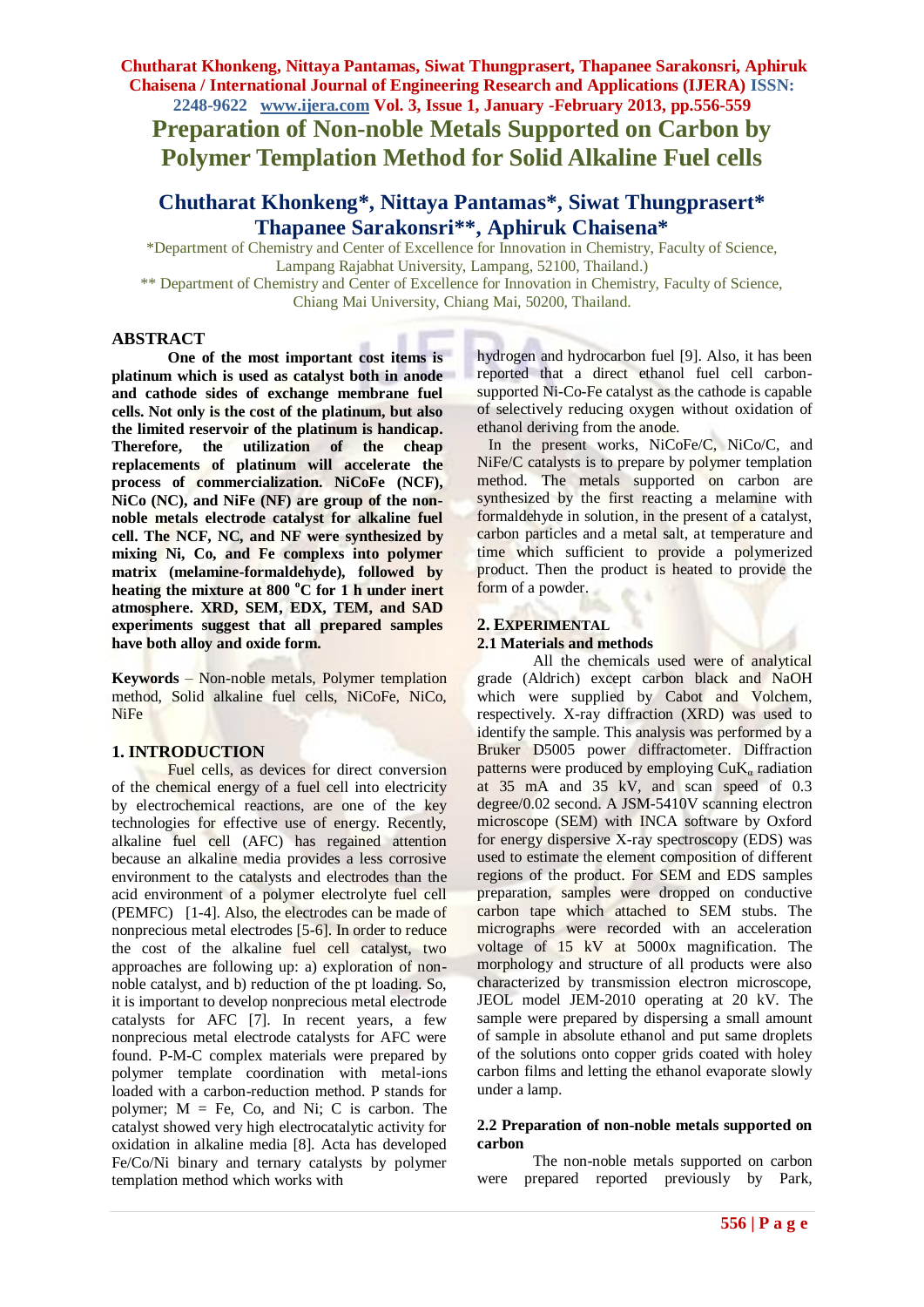#### **Chutharat Khonkeng, Nittaya Pantamas, Siwat Thungprasert, Thapanee Sarakonsri, Aphiruk Chaisena / International Journal of Engineering Research and Applications (IJERA) ISSN: 2248-9622 www.ijera.com Vol. 3, Issue 1, January -February 2013, pp.556-559**

Bianchini, and Witherspoon [10-12]. The amount of formaldehyde used was about 0.01 g and 50 mL of water mixed with 12.61 g of melamine, and the mixture was heated at 60  $^{\circ}$ C for 10 min. Then 0.5 g of nickel (II) acetate tetrahydrate, 0.5 g of cobalt (II) acetate tetrahydrate, 0.5 g of iron (II) acetylacetonate (for the case preparation of ternary non-noble metals composite: NiCoFe; NCF), 5.0 g of carbon black (Vulcan XC-72R), 0.45 mL concentrated HCl aq. solution and 15 mL of water, were added to the mixture under stirring. The mixture was mechanically stirred for 20 h at  $90^{\circ}$ C to give gel like composite materials. The gel was heated in a furnace at  $800 \degree C$ under inert atmosphere for 1 h. Similarly, binary nonnoble metals composite (NiCo; NC, NiFe; NF) of Ni, Co, and Fe were also prepared. Our strategy for preparation of NiCo and NiFe are similar to the case of the NiCoFe composited was made. Two different preparation were chosen, first, NiCo composites metal used only nickel (II) acetate tetrahydrate and cobalt (II) acetate tetrahydrate of 0.5 g. Secondly, the amount of nickel (II) acetate tetrahydrate 0.5 g and iron (II) acetylacetonate 0.5 g were used for preparation of NiFe binary non-noble metals. Schematic procedures for NCF, NC, and NF preparationare shown in Fig.1.



Fig.1. Preparation procedure of non-noble metal supported on carbon

#### **3. RESULTS AND DISCUSSION**

Powder X-ray diffraction (XRD) was first introduced to analyze non-noble metals supported on carbon in order to identify the elemental composition and their structure type. Fig. 2 shows XRD patterns of NiCoFe/C, NiCo/C, and NiFe/C heated at 800 $^{\circ}$ C for 1 h. XRD patterns of iron oxide based samples are shown in Fig.2 (a), and 2 (c), which indicates a typical crystal graphic structure of Fe<sub>2</sub>O<sub>3</sub> (220) at 2 $\theta$  $= 30.241$ , (311) at  $2\theta = 35.631$ , (400) at  $2\theta = 43.285$ , (422) at  $2\theta = 53.734$ , (511) at  $2\theta = 57.273$ , and (440) at  $2\theta = 62.927$  according to JCPDS number 00-039-1346. Also, the peaks are found at  $2\theta = 62.167$  (220),  $2\theta = 74.515$  (311), and  $2\theta = 78.443$  (222) according to JCPDS number 01-070-2855, can be assigned to structure of CoO (fig. 2 (b). Further, with the  $2\theta =$ 37.254 (111), indicate the characteristic peaks for NiO (Fig.  $2(a)$ , (b), and (c)). For all non-noble metals show the peaks assigned to NiCoFe alloy (43.3, and 75.3), NiCo alloy (43.2, 48.9, and 74.8), and NiFe alloy  $(43.8, 51.0, and 75.6)$  accordance with the method reported by Nakamura and Coworkers [13- 14]. All samples from polymer templation method were observed corresponded to metal oxide and metal alloy. Therefore, the TEM, SEM, EDS, and SAD were then applied to identify the occurrence of these samples.

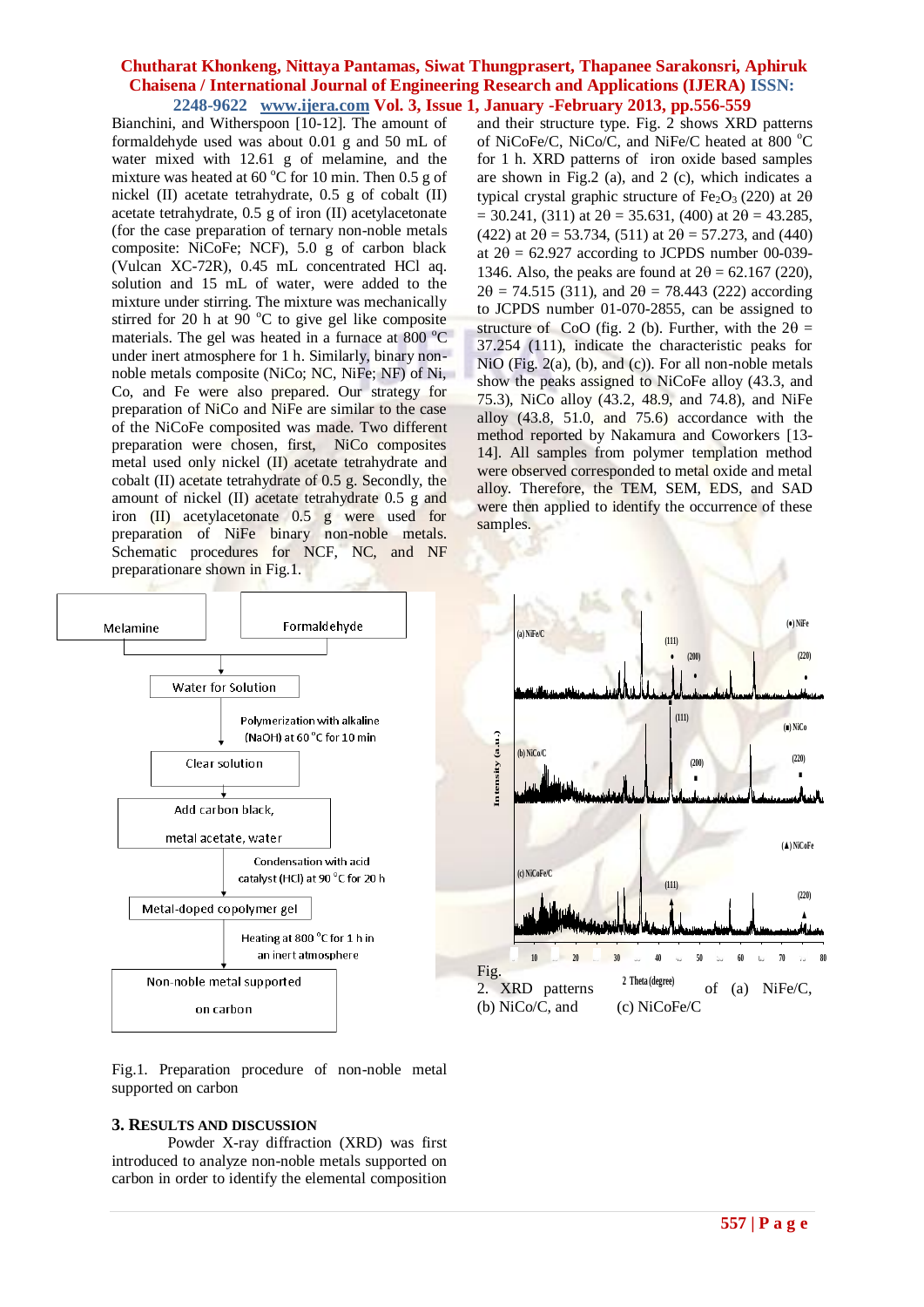# **Chutharat Khonkeng, Nittaya Pantamas, Siwat Thungprasert, Thapanee Sarakonsri, Aphiruk Chaisena / International Journal of Engineering Research and Applications (IJERA) ISSN: 2248-9622 www.ijera.com Vol. 3, Issue 1, January -February 2013, pp.556-559**



Fig. 3. SEM photograph and EDX profiles of (a) NiFe/C, (b) NiCo/C, and (c) NiCoFe/C





(b) NiCo/C, and (c) NiCoFe/C

The surface morphology of the samples is investigated by SEM and the composition of the surface elements were analyzed with EDS. The SEM micrographs of the obtained NiCoFe/C, NiCo/C, and NiFe/C are shown in Fig. 3 with 5000 times of magnification. The SEM micrographs show porous structure of carbon black particles with various sizes. EDX spectra of the carbon-supported NiCoFe, NiCo, and NiFe confirm the presence of respective elements and a large amount of oxygen, which are assigned to peaks of oxides. The average composition of elements in the NiCoFe, NiCo, and NiFe are found to be approximately  $1 : 1 : 1.5, 1 : 1,$  and  $1 : 1 : 1.5$ , respectively. TEM images of metal supported on carbon as shown in Fig. 4, which gave the particle size distribution of particles on carbon supporters is about 5- 50  $\mu$ m. SAD patterns of Fe<sub>2</sub>O<sub>3</sub>, NiO, and